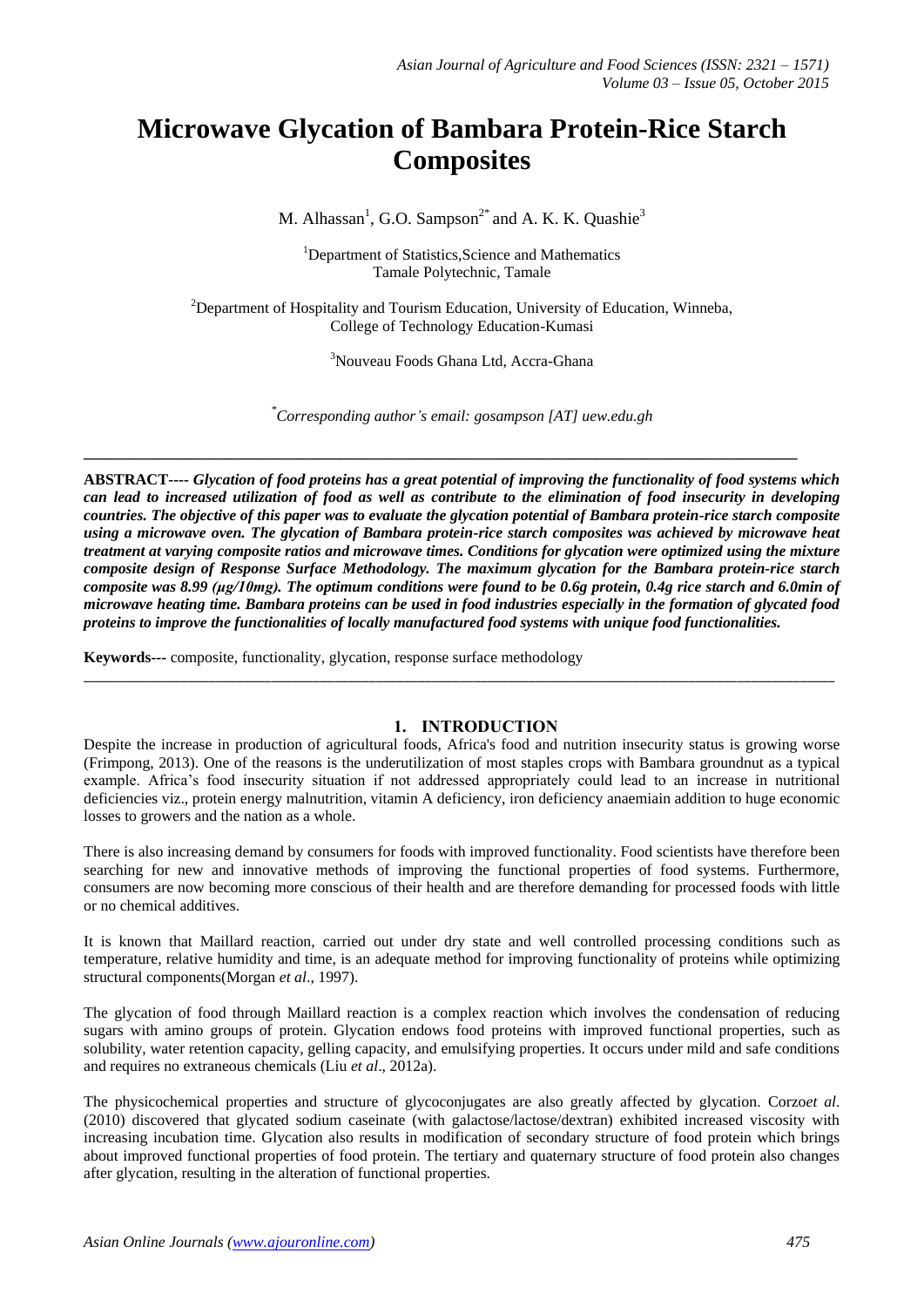Despite the abundance of literature in this regards, the extent to which the tertiary or quaternary structure changes remains unclear (Liu *et al*., 2012b). Early Maillard reaction products and melanoidins are currently gaining a lot of attention due to their reported health-promoting properties and their potential use as functional food ingredients (Martin *et al*., 2009). Liu *et al*. (2012a) revealed that the emulsifying properties of the grafts of ovalbumin–dextran were much better than those of commercial emulsifiers. Recent studies have shown that functional properties of β-lactoglobulin, such as thermal stability and foaming capacity, are improved after modification by the Maillard reaction, depending on the sugar used during modification (Chevalier *et al* ., 2001). On the other hand, studies have shown that a diet rich in advanced glycation end products induces inflammatory mediators and decrease insulin sensitivity in both animals and humans (Lin *et al.,* 2002). The Maillard reaction, produced from an amino acid–sugar model system, has been known to be associated with the formation of compounds with pronounced antioxidant activity (Yoshimura *et al*., 1997). A study was carried out by Sun *et al*. (2006) revealed that α-lactalbuminglycated with a rare sugar (D- allose) possessed stronger antioxidant properties. Maillard reaction is influenced by several factors whose regulation can control the glycation of food proteins. Silvan*et al*. (2011) were able to control the formation of early Maillard reaction products by the use of ferulic acid leading to the preparation of glycoproteins containing low amounts of advanced glycation end products with the potential to be used as functional food ingredients. The extent of glycation is affected by factors such as type of carbohydrate, protein content, reaction temperature, time, pH among others. It was observed by Olivier *et al.* (2006) that the sugar reactivity towards caseinate was faster with glucose, followed by fructose and lactose.

Glycation of food through Maillard reaction is therefore an excellent option to improve the functionality of food systems thus increasing the utilization of food and ultimately reduce food insecurity in Africa. Since it does not involve the use of extraneous chemicals, glycation would also be readily acceptable to health conscious consumers. This study focused on contributing to finding a safer and simple technology that could convert most natural proteins into glycated proteins for commercial or industrial purposes. The objective for this project was to evaluate the glycation potential of Bambara protein and rice starch using a microwave oven.

# **2. METHODOLOGY**

#### **Sources of Material**

Bambara groundnut *(Vignasubterranea)* and rice (*Oryzaglaberrima*)were obtained from a local market in the Kumasi metropolis of Ashanti Region of Ghana. Hexane was procured from Ghana Nut Limited, *Techiman*intheBrong- Ahafo Region of Ghana. All other chemicals used in this research were procured from Sigma Aldrich Company Limited, USA.

#### **Sample Preparation**

Bambara groundnuts were sorted and cleaned to remove dust and foreign materials and subsequently milled into flour with a hammer mill (F8, England). Rice samples were also sorted and cleaned. The samples were then coarse milled into flour with a hammer mill (F8, England). The dry Bambara groundnut flour was defatted using the semi-continuous Soxhlet (1879) in a solid-liquid extractor (E1VS, France). Proteins were subsequently extracted from the defatted Bambara groundnut flour using a protocol described by Gomez-Brenes*et al*. (1983). After this, the protein content was determined to verify the extraction process. This was done according to protocol described by Bradford (1976).Starch was extracted from rice according to a protocol described by Baah*et al.* (2005).

## **Experimental Design**

**Design Expert (2008)** software was used to randomize the factors and the levels at which they were varied. A total of twenty-one runs for the Bambara protein- rice starch composites, were randomly generated by the Design Expert (2008) for the experiment. Table 1indicate the specified levels at which each factor were varied during the experiment.

#### **Glycation of Protein-Starch Composites**

Protein-starch glycation reaction was achieved by microwave heating according to a protocol described by Guan *et al*., (2006)which was carried out in a microwave oven (CMX20, U.K ) of 800W power levels. For each run, the protein and starch were separately weighed according to the ratios generated by the Design Expert (2008) as shown in Table 2. For each run, the composites weremixed together in a tightly capped centrifuge tube and agitated in a vortex mixer (SA7, U.K) for 2min.

The lids of the centrifuge tubes were opened and placed in a covered plastic container for 2h alongside an opened beaker containing water. This was done to increase the moisture content of the samples. The samples were then heated by microwave irradiation at a temperature of  $90^{\circ}$ C according to the time generated by the Design Expert for each run. The mixture was then cooled for 3min in an ice bath to stop the reaction. Each experimental run of reaction mixtures was heat-treated in duplicates.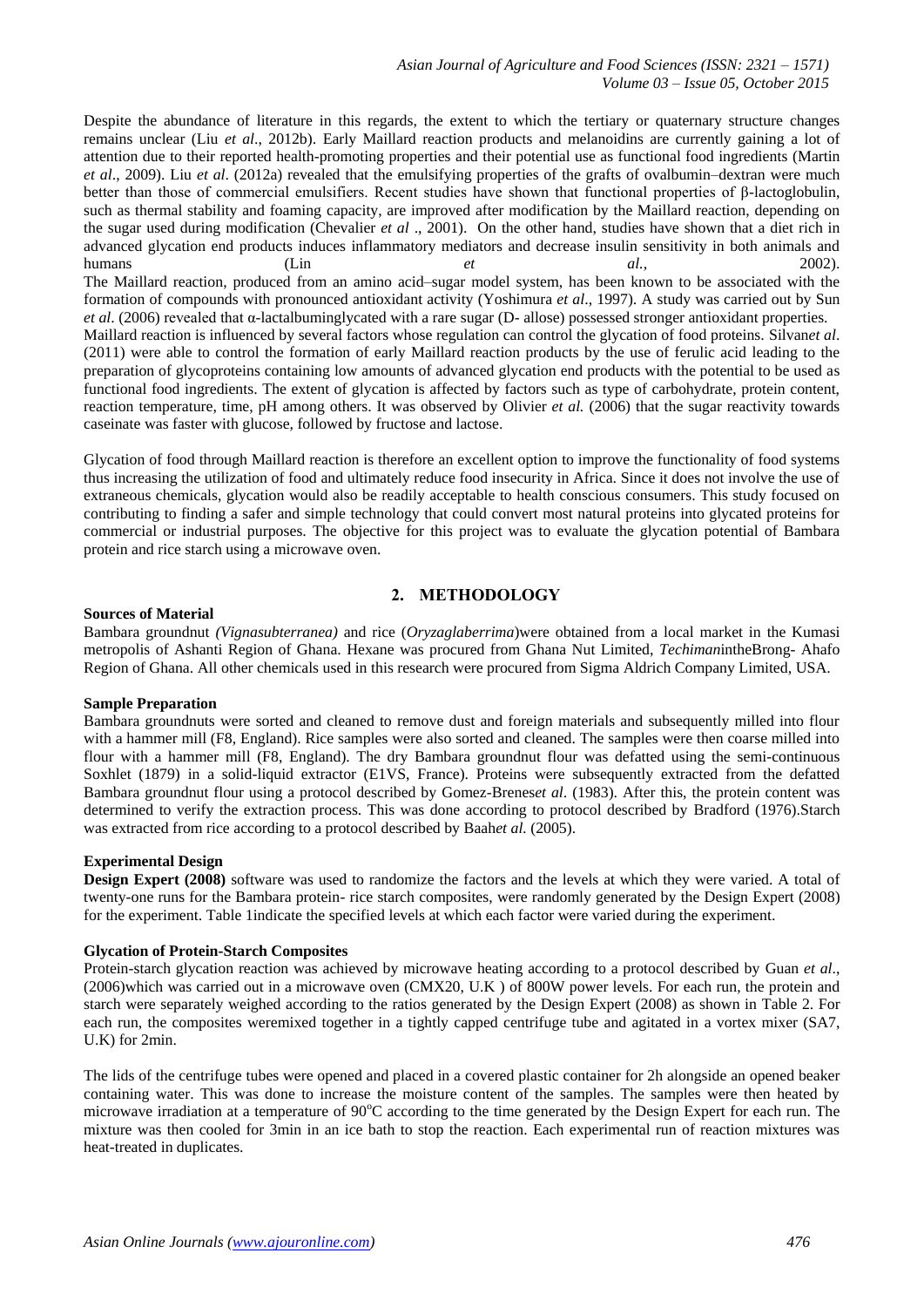#### **Determination of Soluble Proteins in Glycated Samples**

Ten milligrams (10mg) of each sample was weighed into a centrifuge tube and 1ml of Phosphate Basal Saline (PBS) added to the sample. The solution was mixed by shaking the content of the centrifuge tube for 2h in an orbital shaker (98001 Cat, USA) after which it was then centrifuged for 1h at 2500 rpm. Hundred micro liters (100 μl) of the supernatant which contained the soluble proteins was taken for protein determination.

The protein content was then determined for each run of sample according to the method of Bradford (1976) using Bovine Serum Albumin (BSA) as standard and Coomassie protein assay reagent. An aliquot of 100 μl of the supernatant for each run was measured into a test tube after which 2.5ml of Bradford reagent was added and kept for 5min for the reaction to come to completion. The absorbance of the each sample was measured at 595nm using a spectrophotometer (UV/VIS 1601, Japan). An aliquot of 20μl was injected into the spectrophotometer (UV/VIS 1601, Japan) and the absorbance was read in triplicates for each sample and the average taken. The absorbance was compared to that of the standard curve that was previously obtained. The protein content representing the total soluble glycated protein was then calculated from a standard curve generated using bovine serum albumin (BSA) as the standard.

#### **Statistical Analysis**

The response data for glycation obtained from the analysis was loaded and fitted to models using Design Expert (2008). The model that best fit the data was identified by evaluating regression parameters such as regression  $(\mathbf{R}^2)$ , adjusted regression (adj.  $R^2$ ), predicted regression (pred.  $R^2$ ), and adequate precision (adeq. precision). The variations between the factors and data obtained from the response were evaluated by determining the analysis of variance. The significance of the interaction among the factors and response were determined by the p-value and F-value. The response surface (40) methodology was used to optimize the glycation process using the response obtained from the glycation experiment.

## **3. RESULTS**

#### **Data Analysis**

The following regression equations were generated for the model of Bambara protein-rice starch composites. **Y= 8.35A + 6.67B - 9.04AB -0.61AC + 2.32BC -10.75ABC**

Where:

A=Bambara protein

 $B=$  Rice starch

 $C=$  Microwave time

The analysis of variance (ANOVA) for Bambara protein-rice starch composites is represented in Table 3. The Fisher's Fvalue recorded was5.49 and there is only 0.45 % chance that the model F-value is due to noise. The p-value for the model terms AB, BC, ABC were all significant model terms as their corresponding values of prob>F are each less than 0.05. The fit of a model was also expressed by the coefficient of regression (R-Squared). The predicted and adjusted  $R<sup>2</sup>$ squares were 0.65 and 0.53,respectively while the adequacy of prediction was 7.27 as shown in Table 4.

#### **Effect of Different Bambara Protein–Rice Starch Combinations on the Extent of Glycation**

Figure 1 shows the interaction among Bambara protein, rice starch and microwave time in the form of a three dimensional response plot. It can be observed from the response surface plot that an increase in protein content from 0.6g to 0.8g resulted in a corresponding increase in glycated protein content. On the other hand, a decrease in microwave time however resulted in an increase in glycated protein content.

Maximum glycation (represented by the red region) of 8.47(μg/10mg) was realized after glycation as shown in Figure 2. For that maximum glycation to occur, microwave time below 4.0 min, Bambara protein content above 0.75g and rice starch content below 0.25g is required. It can also be observed that high glycation of  $7.89(\mu g/10mg)$  also occurred when Bambara protein-rice starch combination was 0.6g protein and 0.4g rice starch at microwave time of 6.0 min. The minimum glycation which is represented by the blue region was however recorded on the contour representing 4.3 (μg/10mg) which was a ratio of 0.7g protein and 0.3g starch. On that contour, the microwave time required ranged from 5.0 to 6.0min.

#### **Optimization of Conditions for Glycation of Bambara Protein- Starch Composites**

The response data for glycation obtained from the analysis was loaded and fitted to models to generate the optimum conditions for maximum glycation. After optimization, the optimum conditions for maximum glycation of were; 0.6 g of Bambara groundnut, 0.4 g of rice starch and microwave time of 6.0 min. The desirability of the optimization was 0.86 as shown in Table 5. On the other hand, glycation as high as  $8.96\mu\text{g}/10\text{mg}$ ) could also be achieved at the optimum conditions of 0.8g protein, 0.2g starch and 2min. microwave time. These conditions however gave a slightly lower desirability of 0.85 as well as slightly lower glycated protein content.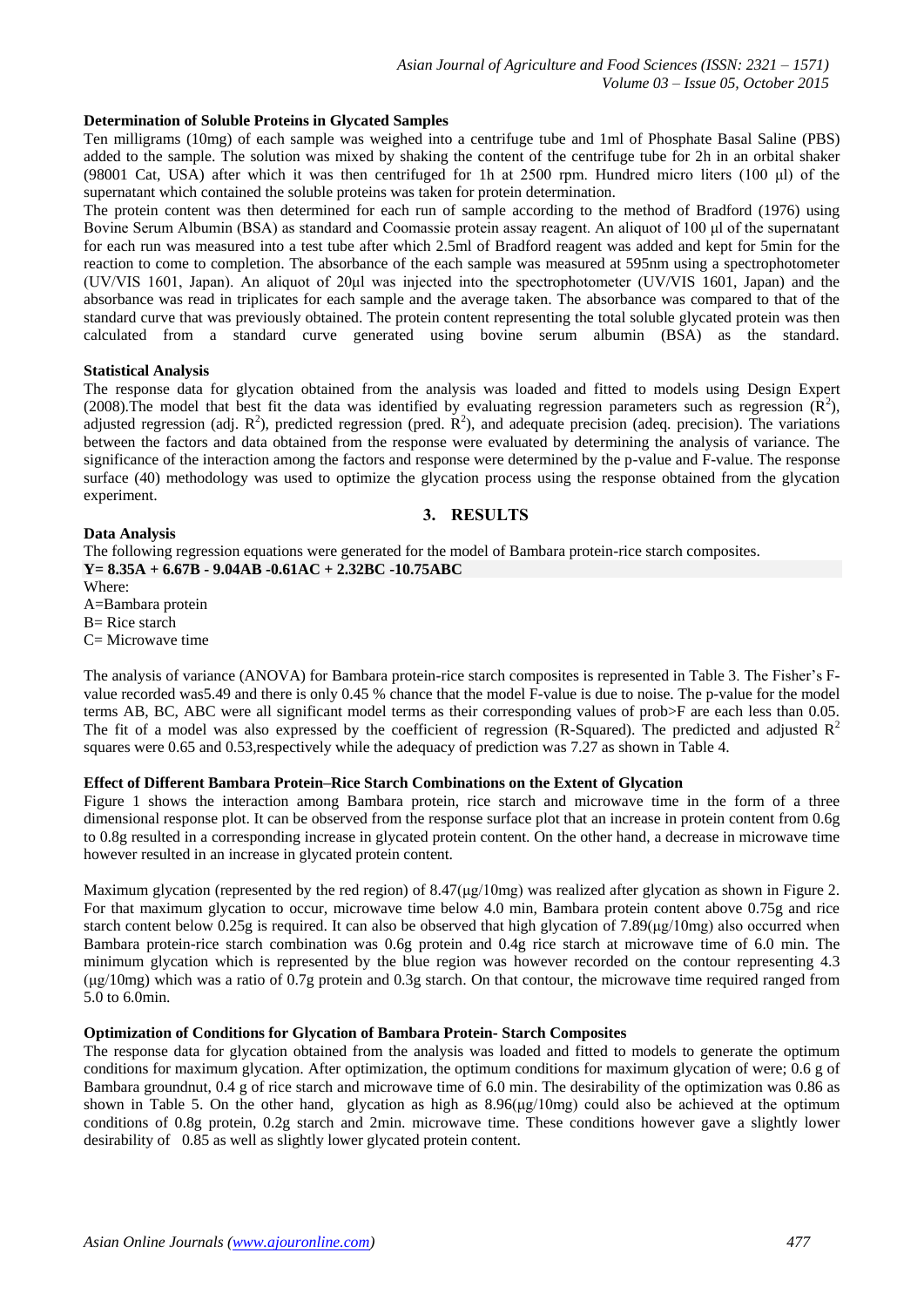A plot of the maximum glycation against Bambara protein and rice starch at the optimum microwave time of 6.0 min is shown in Figure 3. From that graph, it can be observed thatglycated protein content decreased gradually from a value of  $9.0(\mu g/10mg)$  with a corresponding increase in the protein content of the composites. This gradual decrease was continued until it reached minimum glycation value of about 3.5 ( $\mu$ g/10mg) after which thereon it started increasing gradually upon further increase in protein content.

## **4. DISCUSSION**

## **Data Analysis**

The Fisher's F-value of 5.49for the model implies that the model is significant. There is only 0.45% chance that the model F-value is due to noise. Noise factors in an experiment refer to unexplained variations in the samples or factors that are impossible or too expensive to control (Steinberg and Burnsztyn, 1993). P-values were used to evaluate the significance of the coefficients, which where needed to understand the pattern of mutual interactions among the test variables. The smaller the magnitude of the P-value, the more significant it's corresponding coefficient. Model terms are significant when their P-vaues (prob>F) are less than 0.05. However, values greater than 0.10 indicate that the model terms are not significant. From the results, that the combine factor effect of AB, BC, ABC are all significant model terms as their corresponding values of prob>F are each less than 0.05.

The fit of a model was also expressed by the coefficient of regression (R-Squared). The  $R^2$  value is always between 0 and 1 and the closer the  $R^2$  is to 1.0, the stronger the model and the better it predicts the response (Haaland, 1989). The predicted and adjusted  $\mathbb{R}^2$  squares were 0.65 and 0.53 respectively, indicating that the model was fairly good in predicting variation of responses obtained. According to Montgomery and Myers (2002) adequate precision measures the signal to noise ratio and a ratio greater than 4 is desirable. The ratio 7.27 therefore confirms that there was adequate model discrimination.

## **Effect of Bambara Protein- Rice starch Composites and Microwave Time on the Formation of Soluble Glycated Proteins**

From the response surface plot in Figure 1, it can be seen that generally an increase in protein content from 0.6g to 0.8g was followed by a corresponding increase in glycated protein content obtained from the experiment. A similar trend was observed by Zhen-Chun *et al*., (2013)in a study conducted on the effects of protein to glucose ratio, substrate concentration, pH, reaction temperature, ultrasonication time and ultrasonic power on degree of grafting and degree of browning. It was revealed from their investigation that an increase in protein concentration led to an increase in degree of grafting in Mung bean protein-glucose substrate.

It can also be seen from the Figure 1 that, a decrease in microwave time unlike the protein content resulted in an increase in glycation. This observation is however contrary to observations made by Zhen-Chun *et al*., (2013) that an increase in ultrasonic time and temperature both led to an increase in degree of grafting. Observations made by Bourais*et al.*, (2006)also revealed that an increase in incubation time led to an increase in the amount of glycated proteins which is similar to the findings of Zhen- Chun *et al.,* (2013). Similar observations were also made by Achouri*et al.*, (2005) when they researched into the functional properties of glycated soy 11S-rich glycinin with glucose at varying incubation periods. In their research, a gradual increase in glycation from 34.8% to 46.5% was observed as incubation time increased from 6 to 48 h. According to Kato *et al*., (1993), glycation proceeds faster during the early stages compared with other stages in the reaction because, more e-amino groups of lysine are accessible for glucose interaction.

Figure 2 is a contour plot showing the effect of Bambara protein–rice starch combinations on glycation. Each contour curve represents an infinite number of combinations of two least variables with the other maintained at zero level (Ghodke*et al*., 2009).It can be seen from the plot that for each contour, different microwave times and protein- starch combinations is required to achieve that particular glycated protein content. The yellow region represents the area with maximum glycation whiles the blue represents the region with minimum glycation.

In Figure 2, it can be seen that for maximum glycation (represented by the red region) of 8.47 (μg/10mg) to occur, microwave time below 4.0 min, Bambara protein content above 0.75 g and rice starch content below 0.25 g are required. It can also be observed that high glycation of 7.89 also occurred when Bambara protein–rice starch combination was 0.6 g protein and 0.4 g rice starch at microwave time of 6 min. This implies that high glycation can be obtained by increasing the content of Bambara protein in the composites while reducing the time required for microwave heating. On the other, high glycation can equally be obtained by decreasing the Bambara protein content in the composite while rather increasing the time of heating in the microwave. A choice therefore has to be made by the manufacturer on which option to take which obviously will depend on cost of the production of Bambara protein as compared to the cost of operating the microwave oven for longer duration.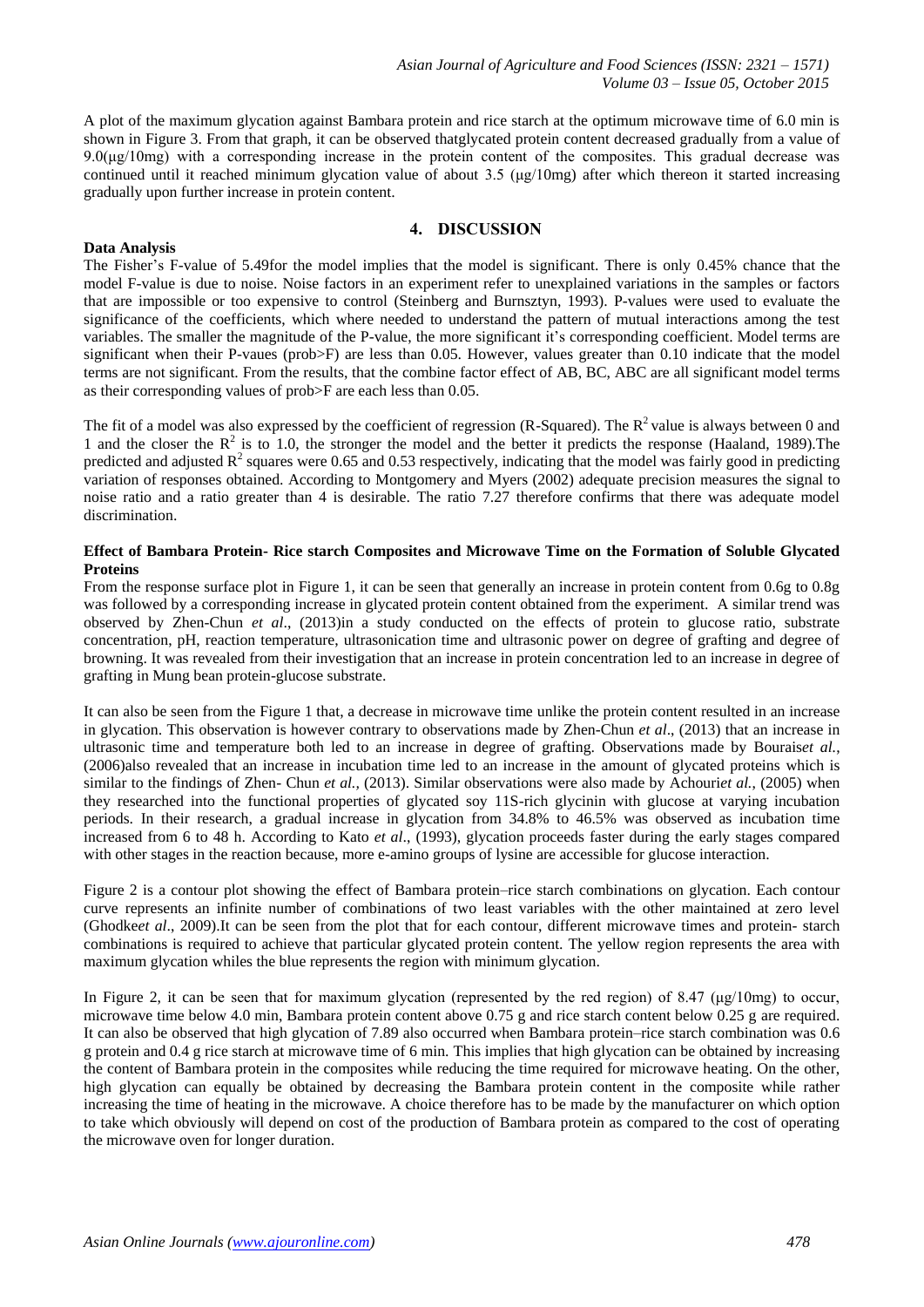The minimum glycation is represented by the blue region was found on the contour representing 4.3 (μg/10mg). On that contour the microwave time required ranged from 5.0 to 6.0 min with a combination of 0.7g protein and 0.3g starch**.**

Dry glycation has a lot of industrial benefits compared to wet glycation as according to Oliver *et al*. (2006).Dry reactions are more desirable from an industrial perspective, based on the premise that they require less space and time to achieve the desired result than wet reaction conditions. Some dryMaillard reactions, however, particularly those involving formation of protein-polysaccharide conjugates derived from globular proteins, are performed over 2 to 3 weeks (Song *et al*., 2002). This effect can be reduced by using microwave heating as according to Guan *et al.,* (2006) compared to the classical heating; the microwave heating speeded up the graft reactions of soy protein isolate with sugars.

## **Optimization of Conditions for Glycation of Bambara Protein- Starch Composites**

The model constraints were used to generate the optimum conditions for maximum glycation of Bambara protein-rice starch composites. After optimization, the optimum conditions for maximum glycation of were; 0.6 g of Bambara groundnut, 0.4 g of rice starch and microwave time of 6.0 min as shown in Table 6. The desirability of the optimization was 0.86 which is good as it is closer to 1. The closer the desirability is to 1, the better the optimization. A plot of the maximum glycation against Bambara protein and rice starch at the optimum microwave time of 6.0 min is shown in Figure 3. It can be seen from the graph that the glycated protein content decreased gradually as protein content increased until it reached minimum glycation value of about 3.5 (μg/10mg) after which it started increasing gradually upon further increase in protein content. This is contrary to the trend to observed by Zhen-Chun *et al*., (2013) that glycation increased steadily with increasing protein concentration to a peak of 52.28 %and later followed by a decline in glycation upon further increase in protein concentration.

## **5. CONCLUSION**

The glycation between protein from Bambara groundnut and starch from rice was optimized using a composite design of the response surface methodology. The output of the glycation was determined, revealing a maximum glycation of 8.99 (μg/10mg) at the optimum conditions of 0.6 g protein, 0.4 g rice starch and microwave time of 6.0 min. However high glycation of 7.89( $\mu$ g/10mg) was also observed at the conditions of 0.8g Bambara protein, 0.2g rice starch and 2min. of microwave time.

Since glycation of protein is known to improve the functional properties of food systems, the functional properties of the glycated protein which yielded maximum glycation should be studied in a model food system. This will help to improve the functionality of a particular food product and can subsequently be adopted for industrial purposes.

## **6. REFERENCES**

- **Achouri,** A., Boye, J. I., Yaylayan, V. A. and Yeboah, F. K. (2005). Functional properties of glycated Soy 11S glycinin. *Journal of Food Science*, 70: 269-274.
- **Baah,** F.D., Oduro, I. and Ellis, W.O. (2005). Suitability of cassava and sweet potato flours. *Journal of Science and Technology,* 25: 16-24.
- **Bourais,** I., Amine, A., Moscone, D. and Palleschi, G. (2006). Investigation of glycated protein assay for assessing heat treatment effect in food samples and protein–sugar models. *Food Chemistry,* 96:485-490.
- **Bradford**, M. M. (1976). A rapid and sensitive method for the quantitation of microgram quantities of protein utilizing the principle of protein-dye binding.*Analytical Biochemistry*, 72:248-254
- **Chevalier,** F., Chobert, J.M., Popineau, Y., Nicolas, M. G. and Haertlé, T. (2001). Improvement of functional properties of b-lactoglobulinglycated through the Maillard reaction is related to the nature of the sugar. *International Dairy Journal*, 11: 145-152.
- **Corzo-Martínez,** M., Moreno, F. J., Olano, A. and Villamiel, M. (2010). Role of pyridoxamine in the formation of the Amadori/ Heyns compounds and aggregates during the glycation of β-lactoglobulin with galactose and tagatose. *Journal of Agricultural and Food Chemistry*, 58: 500-506.
- **Design** Expert (2008). Stat-Ease Inc., Minneapolis, MN.,U.S.A.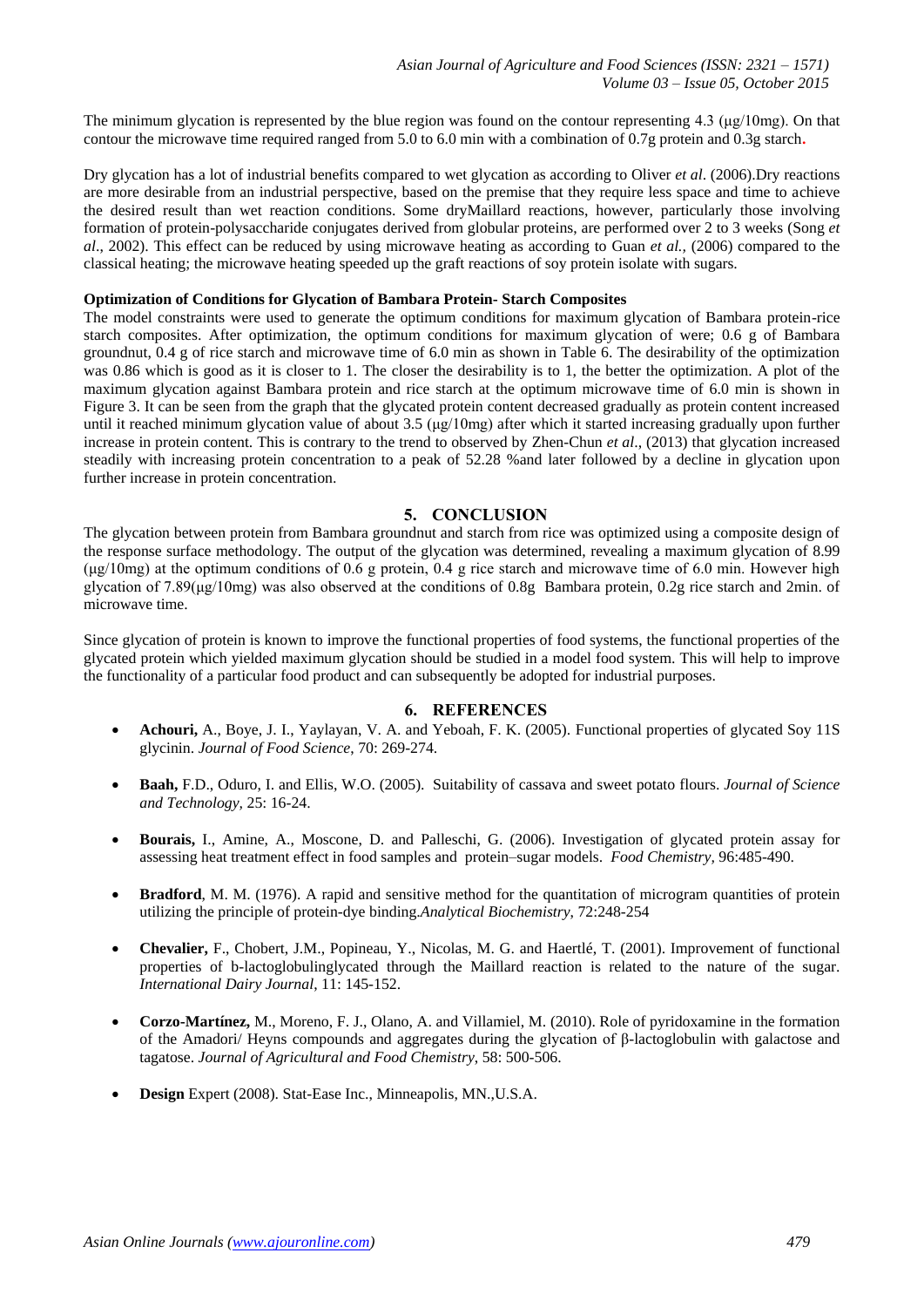- **Frimpong**, P. (2013). Food insecurity in Africa. Can we feed the world? [http://www.modernghana.com/news/444630/1/food-insecurity-in-africa-can-we feed-](http://www.modernghana.com/news/444630/1/food-insecurity-in-africa-can-we%20feed-) the- world. html*(accessed on 21st March, 2013 )*
- **Ghodke**, S.K., Ananthanarayan, L., Rodrigues, L. (2009). Use of response surface methodologyto investigate the effects of milling conditions on damaged starch, dough stickiness and chapatti quality. *Journal of Food Chemistry,*112: 1010-1015.
- **Gomez-Brenes**, R.A., Nunez, E.I. and Bressani, R.B. (1983). Effects of various solvents on the extraction of protein fractions of beans (phaseolus) vulgarus. *Latin-American files of Nutrition*, 33:503-18.
- **Guan**, J., Qiu, A., Liu, X., Hua, Y. and Ma, Y. (2006). Microwave improvement of soy protein isolatesaccharide graft reactions. *Journal of Food Chemistry,* 97: 577-585.
- **Haaland**, P. D. (1989). Statistical problem solving. In Haaland, P.D. (Ed.), *Experimental Design in Biotechnology,* 86*:* 1-18.

**Kato**, A., Shimokawa, K. and Kobayashi, K. (1993). Improvement of emulsifying properties of egg white proteins by the attachment of polysaccharide through Maillard reaction in a dry state. *Journal of Agriculture and Food Chemistry*, 41:540–543.

- **Lin**, R.Y., Reis, E., Dore, A., Lu, M., Ghodsi, N., Fallon, J., Fisher, V.E. and Vlassara, H. (2002). Lowering of dietary advanced glycation end products (AGE) reduces neointimal formation after arterial injury in genetically hyper cholesterol lemicmice. *Atherosclerosis*, 163: 303–311.
- **Liu**, J., Ru, Q. and Ding, Y. (2012a).Glycation a promising method for food protein modification: Physicochemical properties and structure, a review. *Food Research International,* 49: 170-183.
- **Liu**, Y., Zhao, G., Zhao, M., Ren, J. and Yang, B. (2012b). Improvement of functional properties of peanut protein isolate by conjugation with dextran through Maillard reaction. *Food Chemistry,* 131: 901-906.
- **Martin**, M. A., Ramos, S., Mateos, R., Rufián-Henares, J. A., Morales, F. J. and Bravo, L. (2009). Biscuits melanoidins of different molecular masses protect human HepG2 cells against oxidative stress. *Journal of Agricultural and Food Chemistry*, 57:7250-7258.
- **Montgomery**, D.C and Myers, R.H. (2002). Response surface methodology; Process and product optimization using designed experiments. *Journal of Quality Technology,* 978: 41255-41257.
- **Morgan**, F., Leonil, J., Molle, D. and, Bouhallab, S. (1997). Non enzymatic lactosylationof bovine βlactoglobulin under mild heat treatment lead to structural heterogeneity of the glycoforms. *Biochemical and Biophysical Research Communications*, 236: 413-417.
- **Olivier**, C. M., Melton, L. D. and Stanley, R. A. (2006).Glycation of caseinate by fructose Andfructooligosaccharides during controlled heat treatment in the dry state. *Journal of the Science of Food and Agriculture*, 86: 722- 731.
- **Silván**, J.M., Assar, S.H Srey, C., Castillo, D.D.M., Ames, J.M. (2011). Control of the Maillard reaction by ferulicacid.*Food Chemistry*, 128: 208- 213.
- **Song**, Y., Babiker, E.E., Usui, M., Saito, A., and Kato, A. (2002). Emulsifying properties and bactericidal action of chitosan-lysozyme conjugates. *Food Research International*, 35:459-466.
- **Soxhlet**, F. (1879).The weight analytic determination of the milk fat.*Dinglers poly-technical journal*, 1232-461.
- **Steinberg**, D.M and Burnsztyn, D. (1993). Noise factors, dispersion effects and robus design. *Center for Quality Productivity Improvement*, 608: 263-270.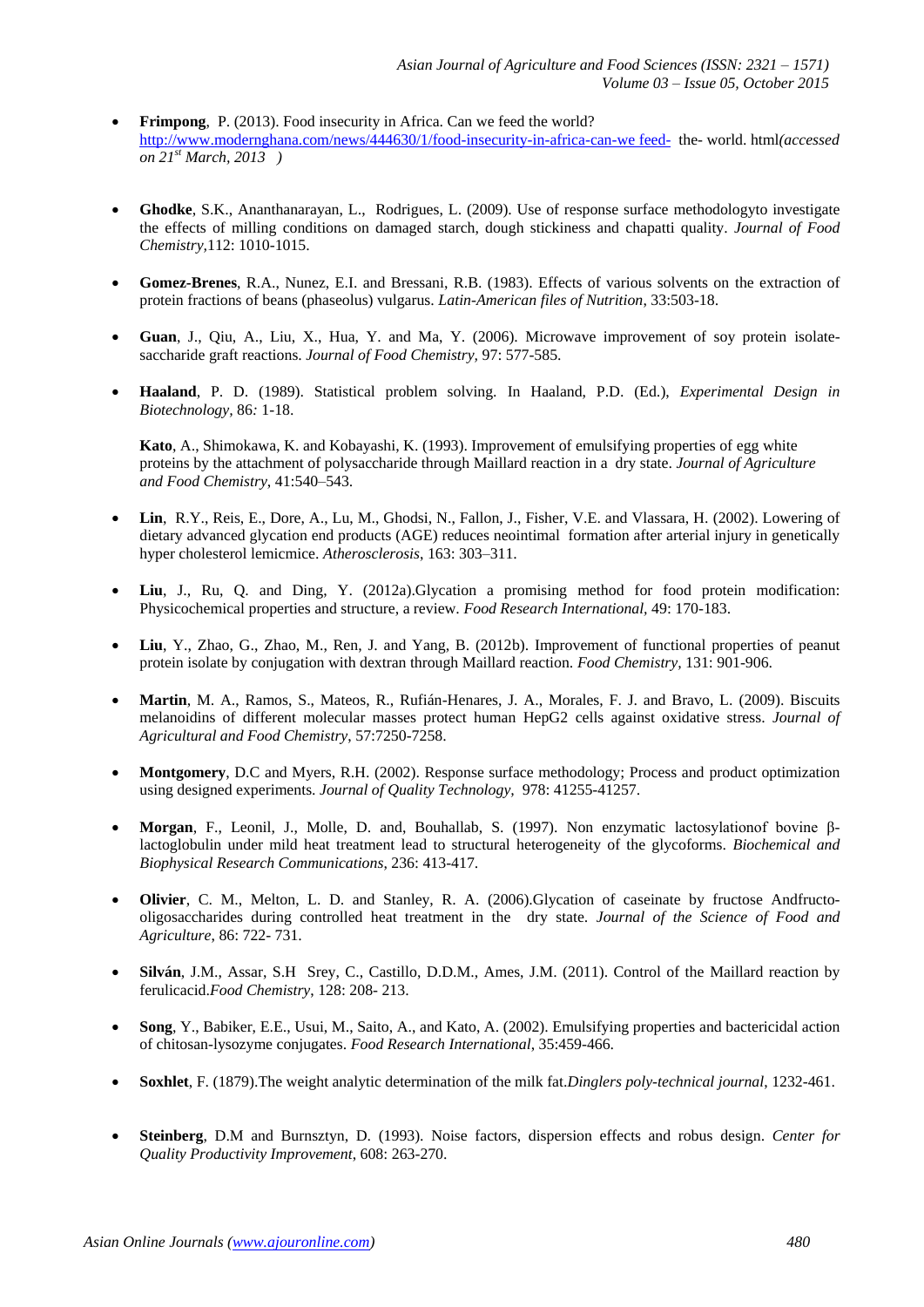- **Sun**, Y., Hayakawa, S.,Puangmanee, S. and Izumori, K. (2006). Chemical properties andantioxidative activity of glycated a-lactalbumin with a rare sugar, D-allose, byMaillard reaction. *Food Chemistry,* 95: 509-517.
- **Yoshimura**, Y., Iijima, T., Watanabe, T. and Nakasawa, H. (1997).Antioxidant effect of Maillard reaction products using glucose–glycinemodelsystem. *Journal of Agricultural and Food Chemistry,* 45: 4106-4109.
- **Zhen-Chun**, L., Qiu-yun, N. and Tong, S. (2013). Optimization by response surface methodology of reaction conditions for ultrasonic-assisted grafting of Mungbean protein with glucose. *Journal of Food Science*, 34: 82- 88.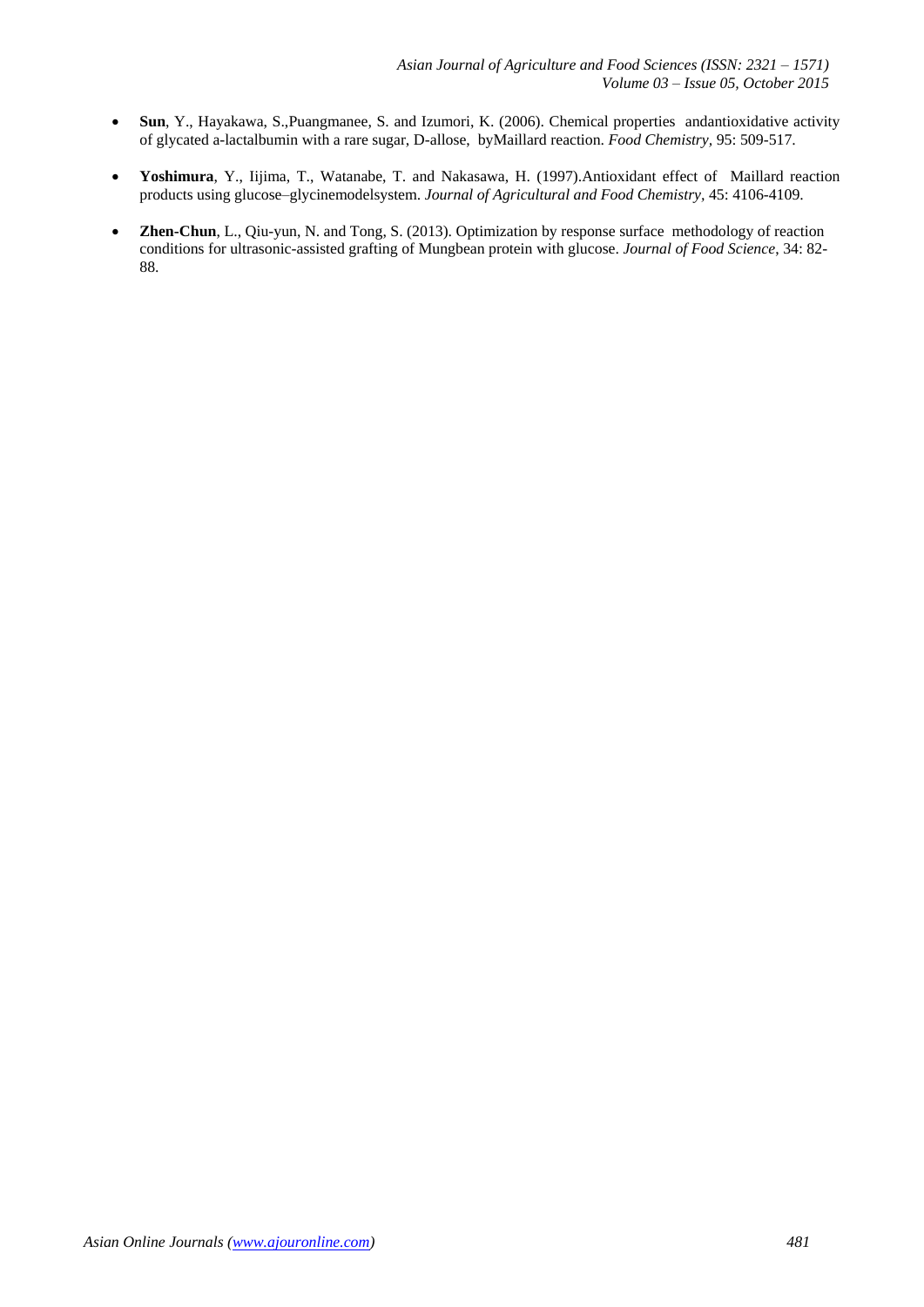## **List of Figures**



**Figure 1: Response surface plot showing the variation of glycated protein content with Bambara protein-rice starch ratio and microwave time** 



**Figure 2: Response surface plot on the effect of Bambara protein-rice starch combinations and microwave time on glycation**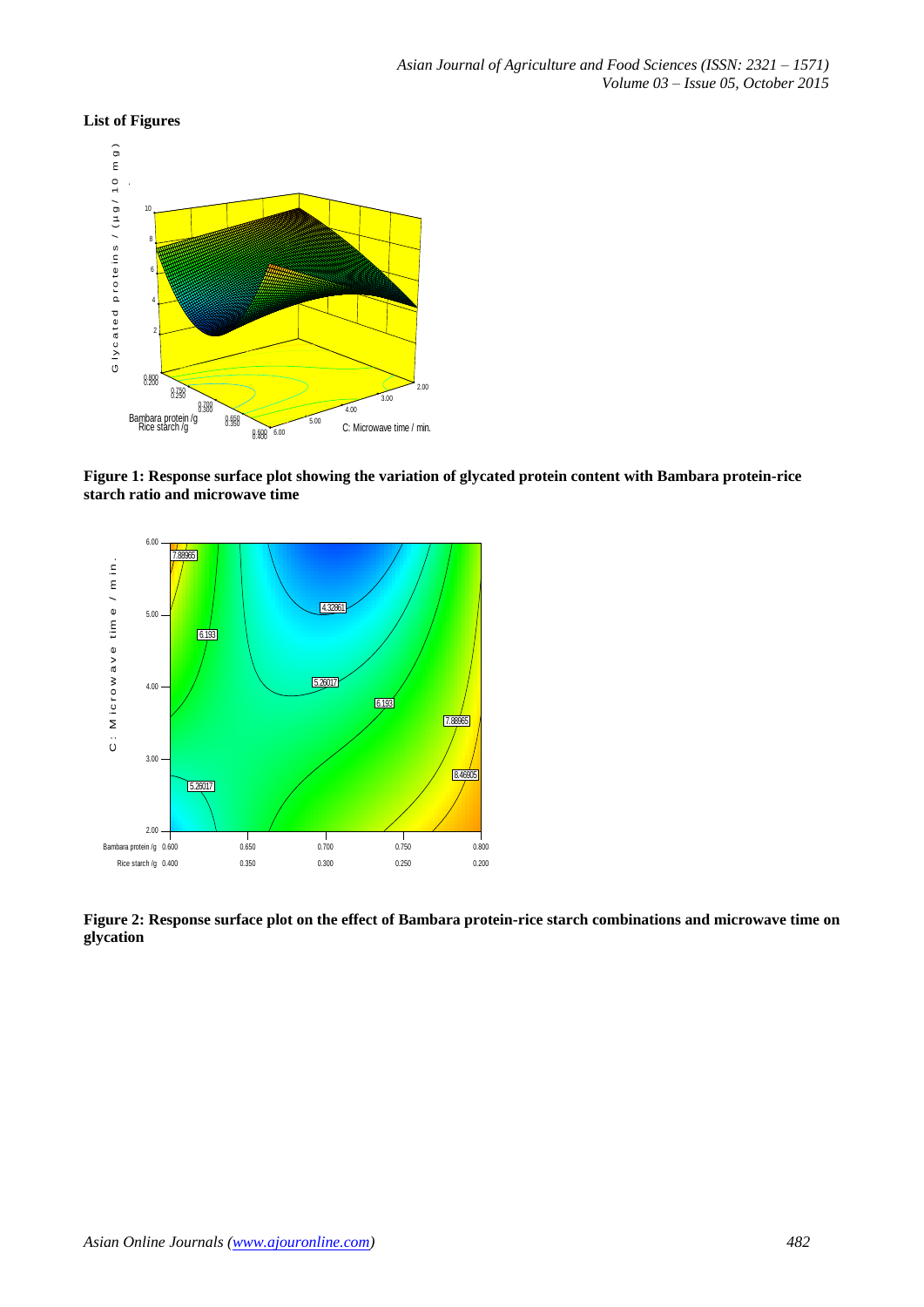

**Figure 3: Response surface plot of maximum glycation of Bambara protein-rice starch composites at optimum time of 6.0 min.**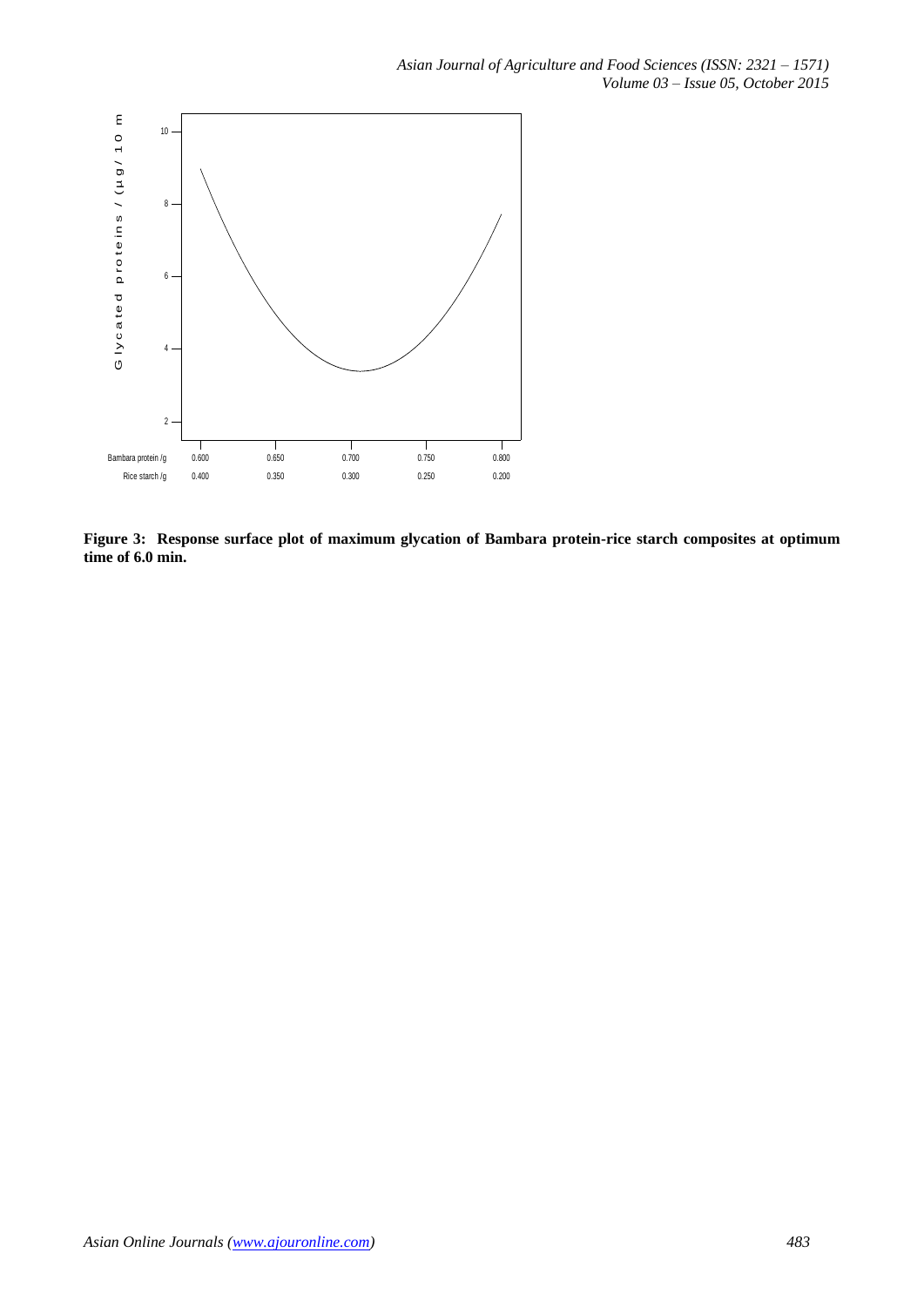| Table 1: Factors and level of variation<br><b>Factors</b> | Level of variable |
|-----------------------------------------------------------|-------------------|
| <b>Bambara</b> protein                                    | $0.6 - 0.8g$      |
| <b>Rice starch</b>                                        | $0.2 - 0.4g$      |
| <b>Microwave time</b>                                     | $2.0 - 6.0$ min.  |

**List of Tables**

**Table 2: Factors and ratios of experimental runs for the glycation of Bambara protein – rice composites**

|                | A: Bambara                                 | C: Microwave                      |          |
|----------------|--------------------------------------------|-----------------------------------|----------|
| <b>Runs</b>    | protein/g                                  | B: rice starch/g                  | time/min |
| $\,1$          | 0.70                                       | 0.30                              | 4.0      |
| $\sqrt{2}$     | 0.75                                       | 0.25                              | 5.0      |
| 3              | 0.70                                       | 0.30                              | 4.0      |
| $\overline{4}$ | 0.75                                       | 0.25                              | 3.0      |
| 5              | 0.60                                       | 0.40                              | 4.0      |
| 6              | 0.70                                       | 0.30                              | 4.0      |
| $\overline{7}$ | 0.65                                       | 0.35                              | 3.0      |
| $\,8\,$        | 0.60                                       | 0.40                              | 6.0      |
| 9              | 0.80                                       | 0.20                              | 6.0      |
| 10             | 0.70                                       | 0.30                              | 6.0      |
| 11             | 0.60                                       | 0.40                              | 2.0      |
| 12             | 0.70                                       | 0.30                              | 2.0      |
| 13             | 0.70                                       | 0.30                              | 4.0      |
| 14             | 0.80                                       | 0.20                              | 4.0      |
| 15             | 0.80                                       | 0.20                              | 2.0      |
| 16             | 0.60                                       | 0.40                              | 2.0      |
| 17             | 0.80                                       | 0.20                              | 6.0      |
| 18             | 0.60                                       | 0.40                              | 6.0      |
| 19             | 0.70                                       | $0.30\,$                          | 4.0      |
| 20             | 0.70                                       | $0.30\,$                          | 4.0      |
| 21             | 0.70                                       | 0.30                              | 4.0      |
| m. l. l.       | $-42 -$<br>A <b>NTANTA</b><br>$\mathbf{e}$ | $\mathbf{r}$ $\mathbf{r}$<br>. 1. |          |

**Table 3: ANOVA for glycation of Bambara protein-rice starch composites**

| <b>Source</b>  | Sum of         | DF | <b>Mean Square</b> | <b>F-value</b> | prob>F | <b>Significance</b> |
|----------------|----------------|----|--------------------|----------------|--------|---------------------|
|                | <b>Squares</b> |    |                    |                |        |                     |
| Model          | 56.47          | 5  | 11.29              | 5.49           | 0.0045 | significant         |
| Linear mixture | 3.67           |    | 3.67               | 1.79           | 0.2014 |                     |
| AB             | 22.98          |    | 22.98              | 11.17          | 0.0045 |                     |
| AC             | 1.07           |    | 1.07               | 0.52           | 0.4825 |                     |
| BC             | 21.67          |    | 21.67              | 10.53          | 0.0054 |                     |
| ABC            | 12.35          |    | 12.35              | 6.00           | 0.0271 |                     |
| Residual       | 30.86          | 15 | 2.057              |                |        |                     |
| Lack of fit    | 11.79          | 6  | 1.96               | 0.93           | 0.52   | Not significant     |
| Pure Error     | 19.07          | 9  | 2.12               |                |        |                     |
| Cor Total      | 87.33          | 20 |                    |                |        |                     |